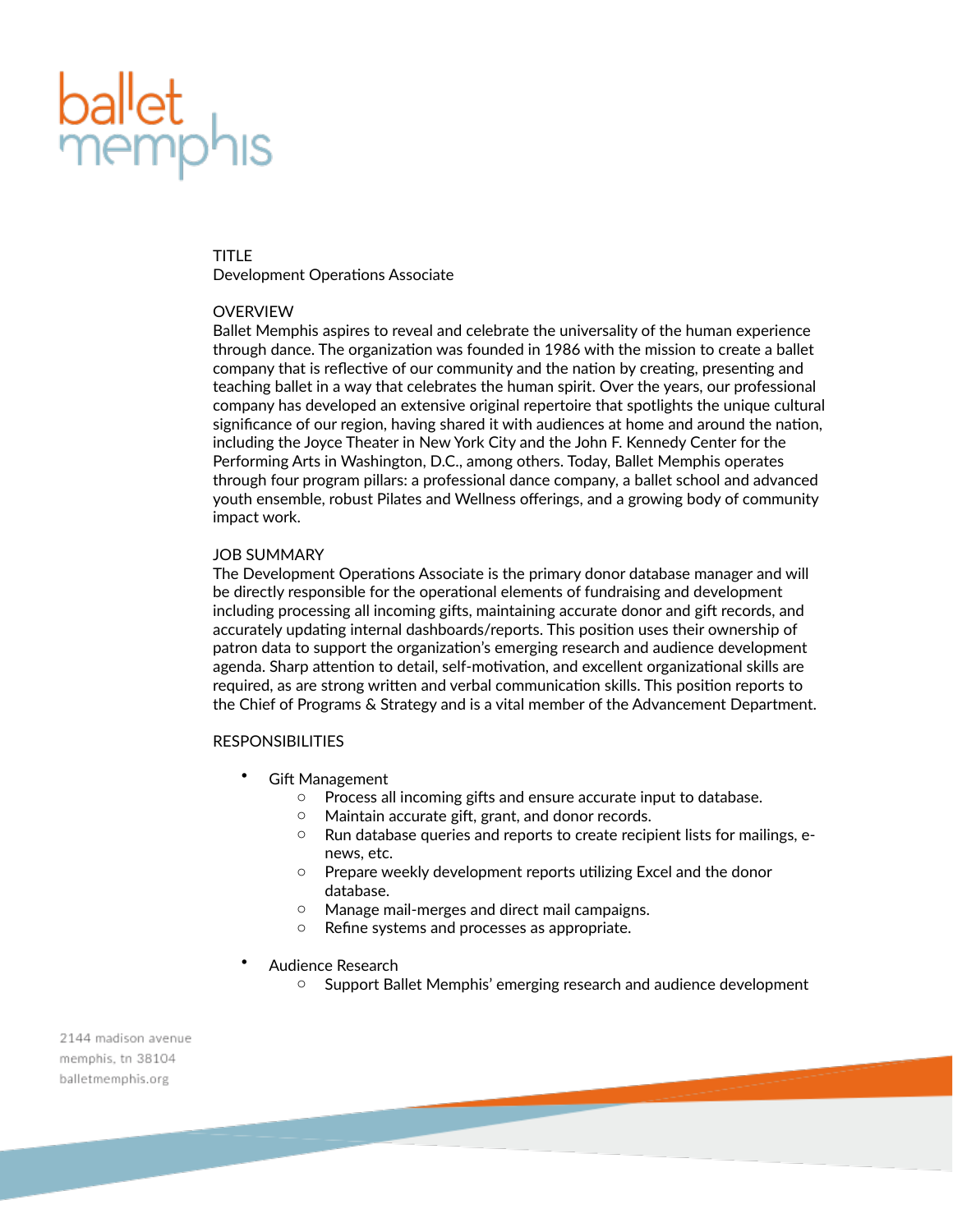

agenda by creating meaningful analyses of donor and patron preferences/ perceptions using the donor database, electronic survey tools, and other modes.

- o In collaboration with the Executive Office and Communications Strategist, help to conduct routine electronic surveys that gather demographic and other data about our audiences.
- Patron Services
	- o Collaborate with the Box Office to ensure effective stewardship of existing donors and to provide additional support during peak times.
	- o Support logistics for special events and initiatives as needed (examples include the Nutcracker Boutique, donor receptions, community events, etc.).
	- $\circ$  Assist in building relationships with all patrons and within all areas of the organization—Company, School, Pilates + Wellness, and Community Impact.
- Support the creation of:
	- o New fundraising, stewardship, and promotional strategies based on relevant data
	- o Promotional materials
	- o Grant reports

#### REQUIREMENTS

- Bachelor's Degree required
- Donor database or other database experience required (Raiser's Edge, Theater Manager, Banner, Salesforce, Patron Manager, etc.)
- **EXEDED FROGOTS IN MICLE AT A MICLE AT A MICLE ASSET** Must be proficted in Microsoft Cxcel, Must Point; general comfort with learning new technology
- 2+ years of relevant experience preferred (administrative, data analysis, research, or patron services a plus)
- **Enthusiasm for the arts, ballet or otherwise, is a strong plus**

Individuals who demonstrate the following traits will be especially successful in this role:

Intellectual Curiosity: Innately interested in learning new tools and approaches, finding patterns in data, identifying ways to continuously improve systems and processes, and generally digging deeper than the surface.

2144 madison avenue memphis, tn 38104 balletmemphis.org